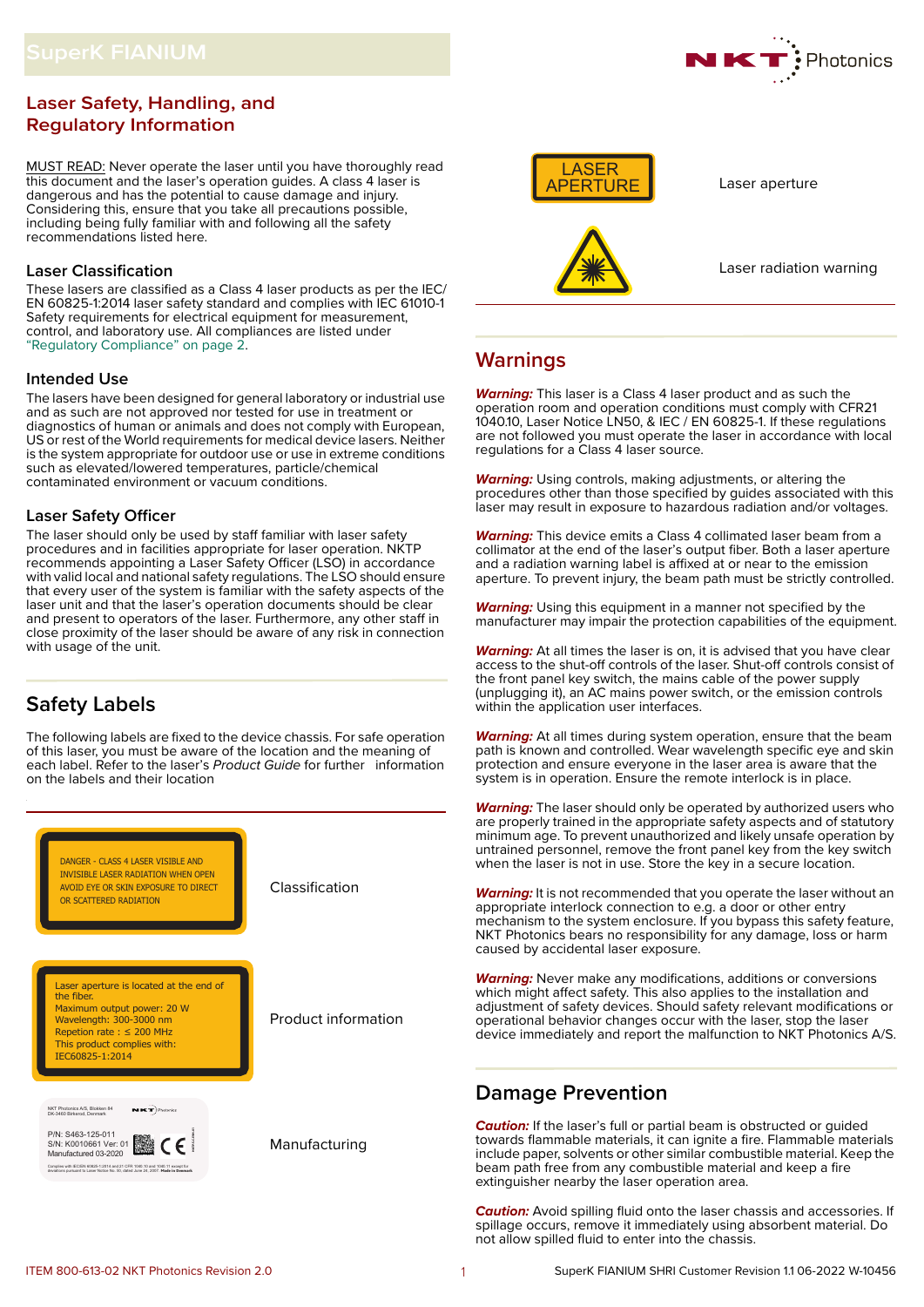## **SuperK FIANIUM Laser Safety, Handling, and Regulatory Information**



**Caution:** Avoid spilling fluid onto the electrical system. Place the laser so that in the event of a spillage, the electrical sockets' exposure is minimized.

**Caution:** Always clean the surface of the equipment with a soft damp cloth or IT equipment tissue only. Disconnect the power supply before cleaning the unit.

## **Caution: Protective Equipment**

- Laser Safety Officers are also responsible for the issuing and/or wearing of personal protective equipment. Direct exposure of the eye to the invisible laser beam must be avoided. At all times, proper eye-wear must be worn and maintained according to Personal Protection Equipment at Work regulations.
- Compulsory regulations also require the issuing and/or wearing of personal protective equipment. The necessity of reading the laser's documentation applies especially to persons working only occasionally with the laser.
- Use protective equipment, wherever required by the circumstances or by law.

## **Caution: Servicing the Laser:**

- There are no user serviceable components inside the laser. In case of malfunction, NKT Photonics should be consulted.
- The unit is sealed with a "WARRANTY VOID IF REMOVED" label and it is thus strictly prohibited to remove the chassis cover.

### **Caution: Storage:**

- If required, the laser should be stored in a dry and cool place (15- 20°C).
- The optical output should be protected using the mechanical shutter on the front panel of the chassis.
- Avoid exposing the unit to vibrations or mechanical shock.

## **Caution: Chassis Cleaning**

• To clean the chassis, disconnect the power source and use a soft damp cloth or IT equipment cleaning tissue. Do not use solvents or similar cleaning agents on the chassis or any other parts of the laser.

### **Caution: Emergency Response:**

• In the event of an emergency or accident, make sure to have a contingency plan prepared and readily available including response actions and contact persons.

### **Caution: Disposal**

• When disposing the laser, follow local waste regulations.

# <span id="page-1-0"></span>**Regulatory Compliance**

## **CE Mark – Declaration of Conformance for EMI and Safety (EEC)**

The lasers listed in this document comply with the requirements of the Council Directive 2014/30/EU in approximation of the laws of the Member States relating to safe design, use and implementation of lasers, electromagnetic compatibility and the safety of electrical equipment used within certain voltage limits. To evaluate the compliance with these directives, the following standards were applied:

## Safety:

• BS EN 60825-1:2014 (laser class 4) Safety of laser products - Part 1: Equipment classification and requirements

- BS EN 61010-1:2010 Safety requirements for electrical equipment for measurement, control, and laboratory use - Part 1: general requirements
- Low Voltage Directive: 2014/35/EU Requirements to ensure that electrical equipment within certain voltage limits provides a high level of protection.

## Immunity:

- BS EN 61326-1:2013 Electrical equipment for measurement, control and laboratory use – EMC requirements
- EMC Directive: 2014/30/EU Electromagnetic compatibility Requirements to ensure that electrical and electronic equipment does not generate, or is not affected by, electromagnetic disturbance.

### Immunity:

- RoHs directive: 2011/65/EU On the restriction of the use of certain hazardous substances in electrical and electronic equipment.
- REACH: Directive EC/1907/2006 Registration, Evaluation, Authorization and Restriction of Chemicals

## CE Approval

The Declaration of Conformity (DoC) and IEC certificates can be downloaded from:

**[https://www.nktphotonics.com/lasers-fibers/support/certificates](https://www.nktphotonics.com/lasers-fibers/support/certificates-and-approvals)and-approvals**

# **Safety Instructions Governing Specific Operational Phases**

## **Precautions**

Take the necessary precautions to ensure that the laser is used only when in a safe and reliable state. In the event of malfunctions, disable the laser device immediately and unplug its electrical power. Have any defects rectified immediately.

Before starting the laser, prepare a site specific risk assessment to ensure no persons are at risk. Inform operating personnel before beginning special operations, and appoint a person to supervise the activities. Ensure that the user operation area is adequately secured.

## **Specific Safety Aspects**

Specific safety aspects are:

- Physical hazards related to the system. See the following section: Physical Hazards.
- Protection of the system users against physical hazards. See Section Personnel Safety.
- Proactive measures against these hazards. See the following section: Constructive Safety Features.

Within this classification, the laser is a class 4 laser, and is a potential hazard to the human operator. The class 4 laser beam is also classified as a potential fire hazard. Direct radiation from Class 4 products are a hazard to eyes and skin. Precautions include eye and skin protection, remote interlocks and warning labels.

### Physical Hazards

**Warning:** The laser beam is dangerous to the eyes and skin. The dangers include:

• Direct radiation as it leaves the laser.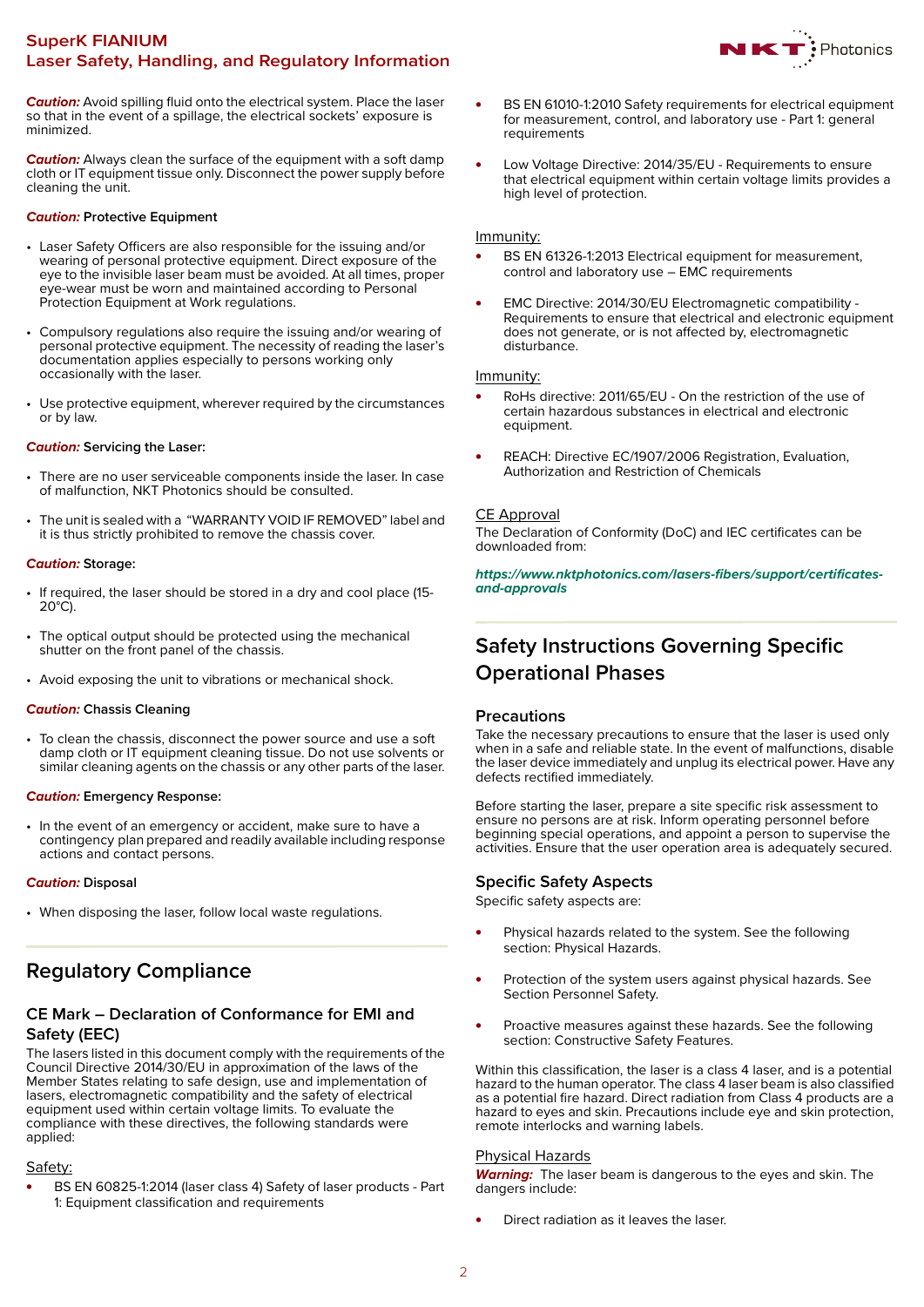## **SuperK FIANIUM Laser Safety, Handling, and Regulatory Information**



- Radiation reflected from a surface.
- Diffused radiation originated from a scattered reflection.

### Light

In case of exposure, the laser may provide laser radiation with power levels up to 20 watts. The laser's emissions consists of a wide band of wavelengths from 300 to 3000 nm. The output is a collimated beam from the output aperture on the collimator. Despite the non-ionizing nature of the operating wavelengths, damage can still occur to living tissue as a result of heat produced during radiation absorption or via multi-photon absorption. Suitable beam dumps must be used at all times when the laser is operating.

In general, the maximum permissible radiation exposure for the skin is several times greater than for the eye. Safety measures with regard to the radiation hazard are therefore mainly focused on dangers for the eye. Not only is the direct laser beam hazardous, but unchecked reflections of laser light also constitutes a potential hazard.

## Personnel Safety

#### **Personnel Protection**

## **Warning:**

Risk of serious injury: Always wear wavelength specific laser safety glasses when there is a chance of exposure to radiation from the laser. The filter in protective eyewear provides protection for only a narrow band of wavelengths. Ensure you are wearing the appropriate protective eyewear for the laser device in question. Check with your Laser Safety Officer or other safety personnel for guidance in selecting the appropriate eyewear.

**IMPORTANT:** SuperK lasers emit a broad range of wavelengths, therefore to optimize protection, select eyewear that provides protection from as many wavelength bands as possible. You can find the laser's emission characteristics on the factory test sheet included with the laser. Protective eyewear worn must always be approved by the safety personnel responsible for the laser's operation area.

For protective eyewear, the American National Standards Institute (ANSI) standard for the safe use of lasers requires that a set of protective eyewear blocking the appropriate laser wavelength should be worn while operating or servicing class 4 lasers.

Clearly label safety eyewear with their optical density and their specified wavelength protection. To avoid confusion, laser safety eyewear should be kept separate from any other safety eyewear and personal protective equipment.

Using the wrong type of safety eyewear is dangerous. It can be more dangerous to have improper eyewear and a false sense of security than to have no eyewear and take precautions based on the absence of protection. Even if you are wearing protective eyewear, never look directly into the beam; intense laser radiation is capable of destroying the protective filter.

#### **Eye Protection**

#### **Warning:** Warning:

Potential eye burns: Only use the laser in accordance with its designated use.

The following guidelines describe some of the actions necessary to avoid injury caused by the laser beam. Always follow these guidelines and take additional precautions if necessary.

When eyewear is necessary, make sure it has the proper optical density for the laser wavelength.

All other personnel in the vicinity of the laser must wear protective eyewear.

Permit only qualified personnel to operate the laser.

Never look directly into any laser beam.

Avoid indirect viewing of direct or reflected laser radiation. Specular and diffuse reflections (from reflective surfaces) can be as dangerous as the direct laser beam. Never view the beam directly through optical instruments.

Take precautions to ensure that there are no reflecting objects in the path of the laser beam.

Do not deviate from standard operating procedures when working with class 3B and class 4 laser equipment.

Use lasers only in approved applications and locations. Take adequate precautions to prevent unauthorized personnel from entering the area where a class 4 laser is operating. Do not use lasers around untrained personnel. Ensure that all personnel in the area observe proper safety precautions.

Report all incidents of exposure to your supervisor.

Clearly display warning signs indicating the laser enclosed area with an additional warning light outside the door.

Adhere to local and national regulations governing the safe use of lasers.

Be aware that maintenance of eyewear includes, but not limited to: inspection, cleaning, testing and training in use. Maintenance should only be performed by competent personnel.

#### **Skin Protection**

## **Warning:**

Potential skin burns: if the laser beam is kept motionless for a long period it can burn exposed skin. Only use the laser in accordance with its designated use. Safety interlocks are only to be overruled by authorized personnel.

Although the skin can withstand considerably higher radiation intensity than the eyes, tissue may be burned to a greater or lesser degree, depending on the radiation time and the irradiation intensity.

Avoid contact between the skin and the beam. Reflections of the beam may be as dangerous as the beam itself. Wear appropriate protective clothing to protect the skin whenever necessary.

#### **Fire Protection**

## **Warning:**

Fire hazards: Class 4 lasers are potential fire hazards. The laser beam can cause flammable materials to ignite or explode. Always keep a fire extinguisher in the laser area in case a fire occurs.

Because of the high output power from the class 4 laser, a wide range of materials can be set on fire. Therefore, take appropriate fire prevention measures when the beam path is open:

Combustible materials may be ignited by the laser beam or by electrical components inside the laser system. Flammable items must be isolated from the laser beam and from the laser system.

Paper (circuit diagrams, leaflets, or even posters on the wall), curtains that are not coated with fire retardant, wooden panels or similar materials can be easily set on fire by direct or reflected laser radiation.

Use only beam stops made of non-flammable materials (not asbestos!).

Many fluids and solvents (e.g. cleaning agents used for maintenance) are combustible. The intense beam of the laser can ignite vapors from these materials. Prevent the laser beam from contacting flammable materials used in the laser area.

Move containers of flammable materials as far from the laser system as possible and shield them from the beam with opaque materials. Never place these solutions and vapors in the beam path or near the system.